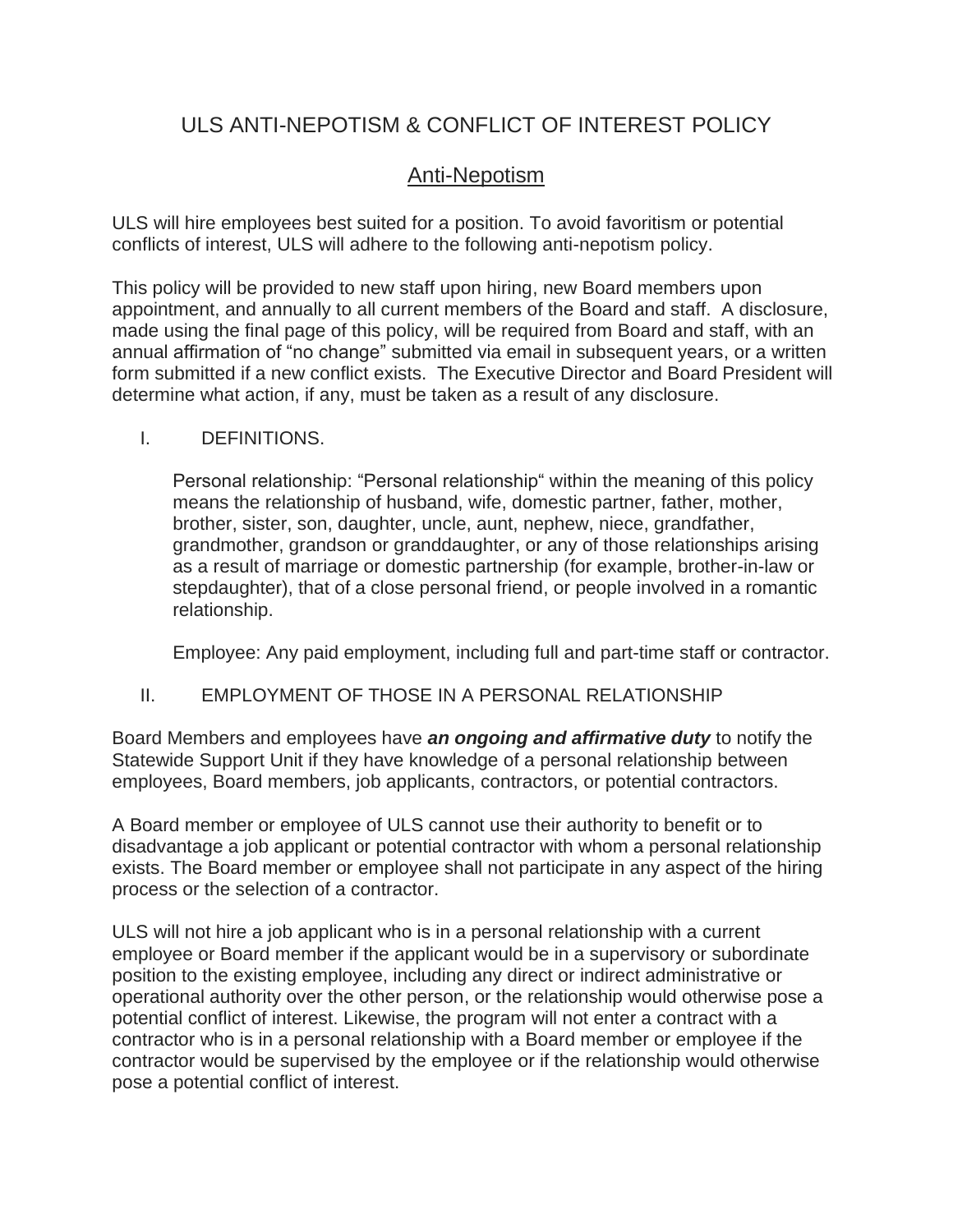Any employee of ULS who has or acquires a personal relationship with another employee may not be in a supervisory or subordinate position with that employee. This includes any direct or indirect administrative or operational authority over the other person, or any other circumstance that poses a potential conflict of interest. This also prohibits an employee from being in an indirect line of authority where such a conflict exists. (For example, an employee cannot be supervised by someone who reports to the employee's family member.)

A Board member or employee of ULS cannot use their authority to benefit or to disadvantage an employee with whom they are in a personal relationship. (For example, providing input on a performance evaluation, signing/approving a check payable, etc.).

In the event of a newly acquired personal relationship, the employees will be offered the opportunity to move to any open position for which they are qualified. In the event no such position is available, ULS and the employees will explore other options prior to termination of employment.

#### Conflicts of Interest

The purpose of this Conflicts of Interest Policy is to provide guidance in identifying and addressing actual, apparent or potential conflicts of interest situations.

III. Definitions

# Conflicts of Interest

A conflict of interest is a transaction, contract, or relationship with any person, organization, firm, or business that may compromise, or have the appearance of compromising, an individual's obligation to ULS in favor of his or her personal, business, or other interests.

Generally, a conflict of interest exists if a Board member or employee has a financial or other interest in a firm or vendor being considered or having been selected for an award or contract. An apparent or potential conflict of interest is one that a skeptical viewer could reasonably believe might cause the Covered Individual's decision to be tainted by self-interest.

# IV. Conflict of Interest Policy

Any actual conflict of interest, or apparent or potential conflict of interest, must be fully disclosed before a decision is made on the proposed transaction. Board members and employees have *an ongoing and affirmative duty* to notify the Statewide Support Unit if they have knowledge of a conflict of interest.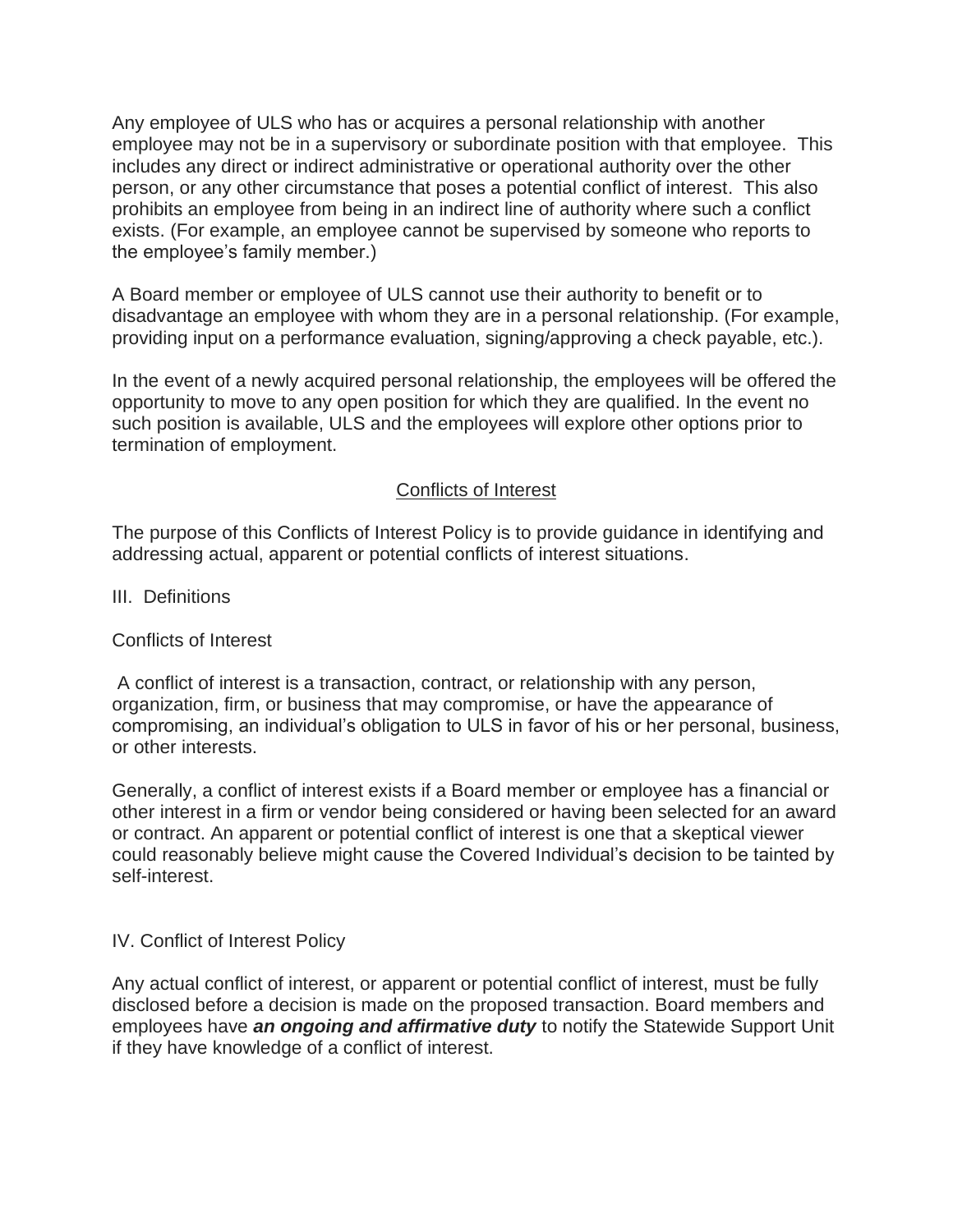In any such situation, the Board member or employee with the actual, apparent, or potential conflict shall not participate in the selection, award, or administration of a contract with ULS until the conflict issue is resolved. Moreover, no such person may be involved in the decision regarding how to address the conflict issue. In rendering service to ULS, Board members and employees must always act in the best interests of ULS and not for personal or third-party benefit or financial enrichment.

No Board member or employee with a financial or other interest in a contractor or vendor may participate in the selection, award, or administration of a contract, unless the recipient has determined, pursuant to the procedures described in this policy, that the interest is not substantial. The interest of the ULS must be the top priority in all such decisions and actions.

As noted above, this policy will be provided to new staff upon hiring, new Board members upon appointment, and annually to all current members of the Board and staff. The Executive Director and Board President will determine what action, if any, must be taken as a result of any disclosure.

V. Violation of the ULS Anti-Nepotism and Conflicts of Interest Policy

If a Board member or employee fails to disclose a relationship or conflict under this policy, that individual shall be informed of and afforded the opportunity to explain the alleged failure to disclose. If the Executive Director and Board President determine the individual intentionally failed to disclose the existence of, or all relevant facts related to the relationship, they shall take appropriate disciplinary and corrective action, up to and including termination or removal from the Board.